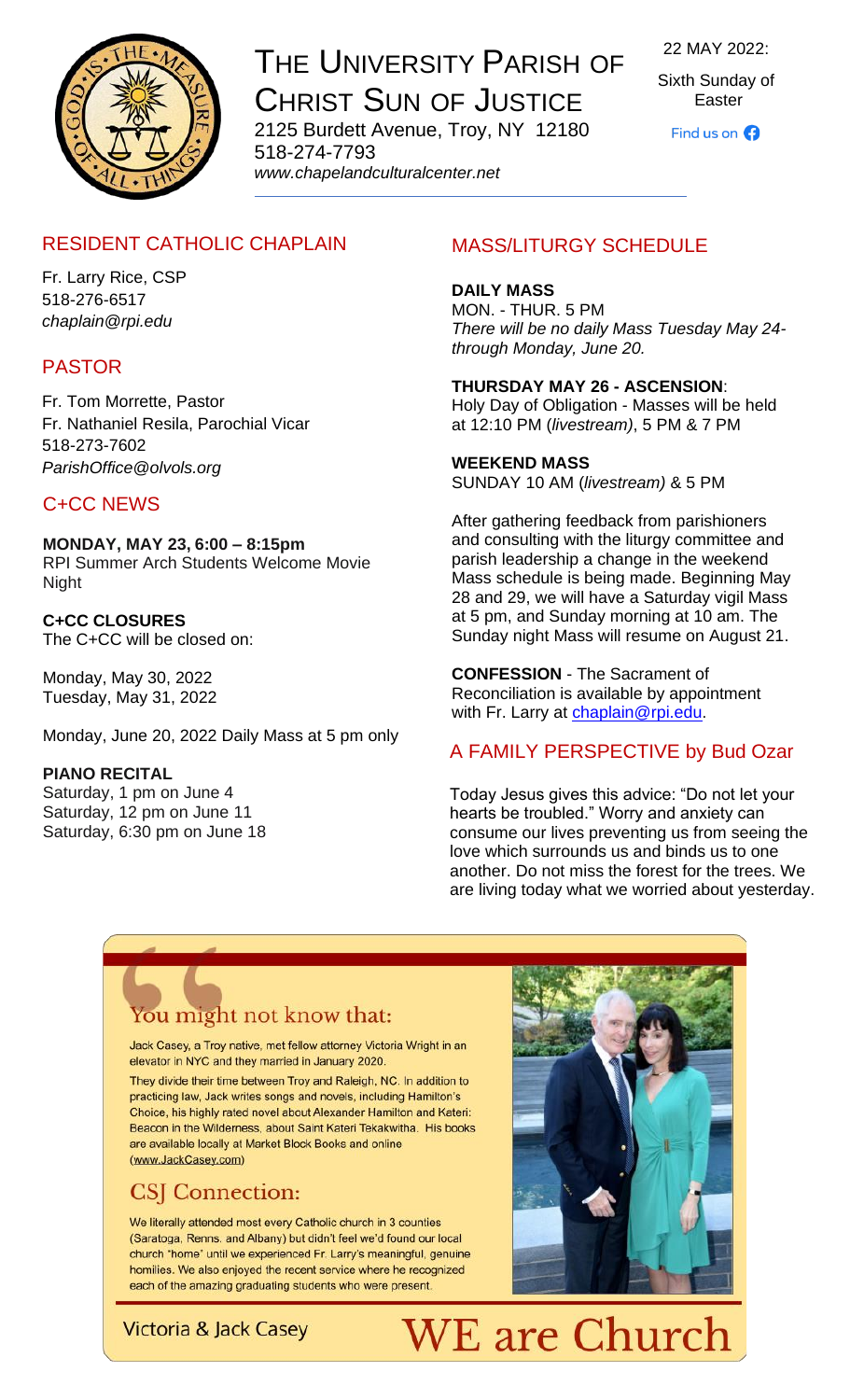## **COLLECTIONS**

Your continued generosity is appreciated! Here are ways to give…

- Mail your collection envelope and/or your check **made payable to Christ Sun of Justice** or place it in the collection basket.
- Make an *[online donation](http://chapelandculturalcenter.net/give-back/)* ("Mass donation" in the comments section.)
- **EASTERN EUROPEAN COLLECTION** (May 22, 2022) This collection supports the Church in over twenty countries that are still struggling to recover in the aftermath of communist rule. Funds from this collection support pastoral care, catechesis, building renovations, and seminary formation. Your support **restores the Church and builds the future** in this region. Please make checks payable to Christ Sun of Justice with "Diocesan Collection" on the memo line of your check.

#### MINISTRY OPPORTUNITIES

*Romans 12:6 "In his grace, God has given us different gifts for doing certain things well."*

**PERSONAL CARE PRODUCTS** – During the month of May we will be collecting items for the Catholic Charities Personal Care Closet. Bring your contributions anytime during May. If you would prefer to make a monetary donation, please make your check payable to Christ Sun of Justice and put personal care closet on the memo line. The following items are most needed:

> laundry detergent feminine hygiene products household cleaning products dish soap soap and shampoo deodorant and shaving items

**SYNOD LISTENING SESSIONS** In October 2021, Pope Francis invited the universal church—all of us—to engage in a synodal process of listening to each other and the Spirit alive in us as People of God living in our contemporary world! Our parish is in the Taconic Vicariate and that listening session will be held June 1 6:30-8:30 PM at St. Michael the Archangel in Troy. For more information, please visit [here.](https://www.rcda.org/synod)

#### **CONTACTS**

**Fr. Larry Rice, CSP** *Resident Catholic Chaplain* 10 Tom Phelan Place, Troy *[chaplain@rpi.edu](mailto:chaplain@rpi.edu)*

**Tracy Watson**  *Associate Catholic Chaplain [spiritual.advisorCCC@gmail.com](mailto:spiritual.advisorCCC@gmail.com)* 518-274-7793 ext. 11 or 518-233-4514

*Chaplains' Office:*  **Mary Holbritter** Office Manager *518-276-6518 [holbrm@rpi.edu](mailto:holbrm@rpi.edu)*

**Monica Rokjer** Administrative Assistant *518-276-6517 [rokjem@rpi.edu](mailto:rokjem@rpi.edu)*

## READINGS FOR THE WEEK

**Sunday** [Acts 15:1-2, 22-29, Ps 67:2-3, 5, 6, 8, Rev 21:10-14, 22-](https://bible.usccb.org/bible/readings/052222.cfm) [23, Jn 14:23-29](https://bible.usccb.org/bible/readings/052222.cfm)

**Monday** [Acts 16:11-15, Ps 149:1b-2, 3-4,](https://bible.usccb.org/bible/readings/monday-sixth-week-easter) 5-6a and 9b, Jn 15:26— [16:4a](https://bible.usccb.org/bible/readings/monday-sixth-week-easter)

**Tuesday** [Acts 16:22-34, Ps 138:1-2ab, 2cde-3, 7c-8, Jn 16:5-11](https://bible.usccb.org/bible/readings/tuesday-sixth-week-easter) **Wednesday** [Acts 17:15, 22—18:1, Ps 148:1-2, 11-12, 13, 14, Jn](https://bible.usccb.org/bible/readings/052522.cfm)  [16:12-15](https://bible.usccb.org/bible/readings/052522.cfm)

**Thursday** [Acts 1:1-11, Ps 47:2-3, 6-7, 8-9, Eph 1:17-23, Lk 24:46-](https://bible.usccb.org/bible/readings/052622-ascension.cfm) [53](https://bible.usccb.org/bible/readings/052622-ascension.cfm)

**Friday** [Acts 18:9-18, Ps 47:2-3, 4-5, 6-7, Jn 16:20-23](https://bible.usccb.org/bible/readings/052722.cfm) **Saturday** [Acts 18:23-28, Ps 47:2-3, 8-9, 10, Jn 16:23b-28](https://bible.usccb.org/bible/readings/052822.cfm) **Sunday** [Acts 7:55-60, Ps 97:1-2, 6-7, 9, Rev 22:12-14, 16-17, 20,](https://bible.usccb.org/bible/readings/052922-sunday.cfm)  [Jn 17:20-26](https://bible.usccb.org/bible/readings/052922-sunday.cfm)

## **NOTES**

#### **OUTSTANDING ACHIEVEMENT AWARD**

Congratulations to Parishioner **Patrick J. Quinn**, who won the ACSF's (Architecture, Culture and Spirituality Forum) 2022 Award for Outstanding Achievement. The purpose of the award is to recognize, celebrate, and raise public awareness of exceptional work that significantly advances the mission of the ACSF in architecture, landscape architecture, art, design, urbanism, planning, and related fields. "As an architect, professor, scholar, and champion of spiritual architecture," stated the ACSF Board of Directors, "Patrick Quinn embodies the very values that the Forum promotes through its work."

More information about the ACSF and the Award can be found [here.](https://www.acsforum.org/2022-acsf-award-for-outstanding-achievement/)

ACSForum. (n.d.). Retrieved May 19, 2022, from [https://www.acsforum.org/2022-acsf-award-for-outstanding](https://www.acsforum.org/2022-acsf-award-for-outstanding-achievement/)[achievement/](https://www.acsforum.org/2022-acsf-award-for-outstanding-achievement/)



Architect Patrick Quinn outside of the RPI Chapel Friday Nov. 30, 2018 in Troy, N.Y. (Skip Dickstein/Times Union)



**Barbara Musial** *Director of Music [musiab@sage.edu](mailto:musiab@sage.edu)*

**Kevin Krolik** *Director of [C+CC](http://www.chapelandculturalcenter.net/) [krolik2@rpi.edu](mailto:krolik2@rpi.edu)*  518-274-7793 Office Hours 9am – 5pm *Parish Trustees:* **Mary Crangle Nagy** *[cranglemary@gmail.com](mailto:cranglemary@gmail.com)*

**Tom Reale** *[realet@gmail.com](mailto:realet@gmail.com)*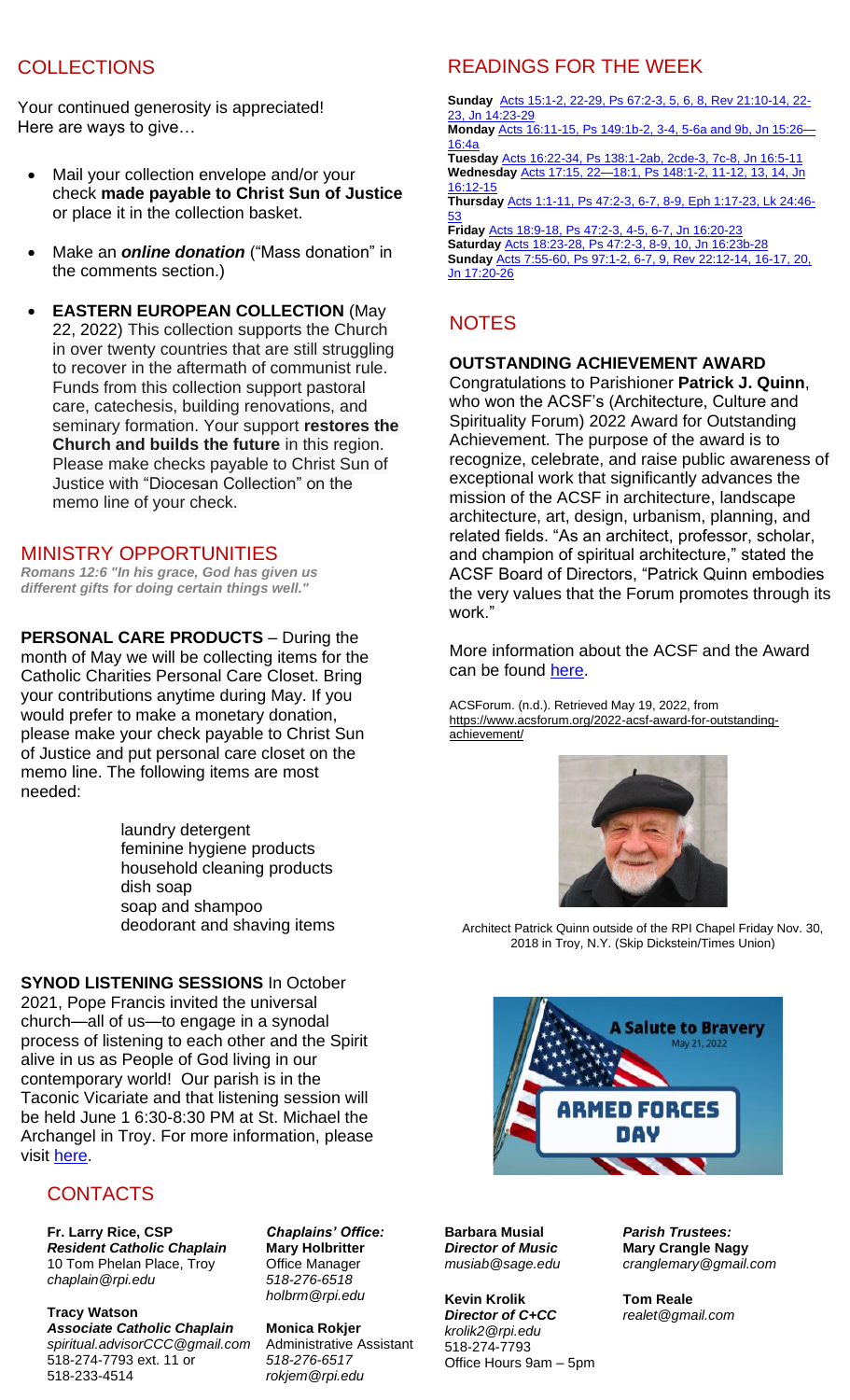

*~Campus Connection~*





## FR. LARRY RICE, CSP

Father Larry Rice may be contacted at *[chaplain@rpi.edu.](mailto:chaplain@rpi.edu)*

One of our big projects for the spring and summer is redesigning our website. The new site will be beautiful, easy to navigate and make it simple to find the information you need about the university parish of Christ Sun of Justice, the Rensselaer Newman Foundation, the Chapel + Cultural Center, and our Catholic campus ministry. I can't wait to show it to you!

In the meantime, there are many ways to connect with the Catholic community at RPI. Through our social media channels and our email communications, we want to keep you up to date on the happenings in our community. Here are some of the places you can find us:

Instagram:

@rpi-newman @chapelculturalcenter @rpichaplain (coming soon!)

Twitter:

@RPI\_Chaplain @RPI\_CCC @lrice

Facebook:

Chapel + Cultural Center Page:<https://www.facebook.com/ChapelandCulturalCenter/> Chapel \_ Cultural Center Group:<https://tinyurl.com/RPICCC-FB> CSJ Parish Page:<https://www.facebook.com/ChristSunofJustice/> Newman Catholic Fellowship Page:<https://www.facebook.com/RPINewman/> Newman Catholic Fellowship Group:<https://tinyurl.com/3x9v64nt> Fr. Larry Rice:<https://www.facebook.com/lricecsp>